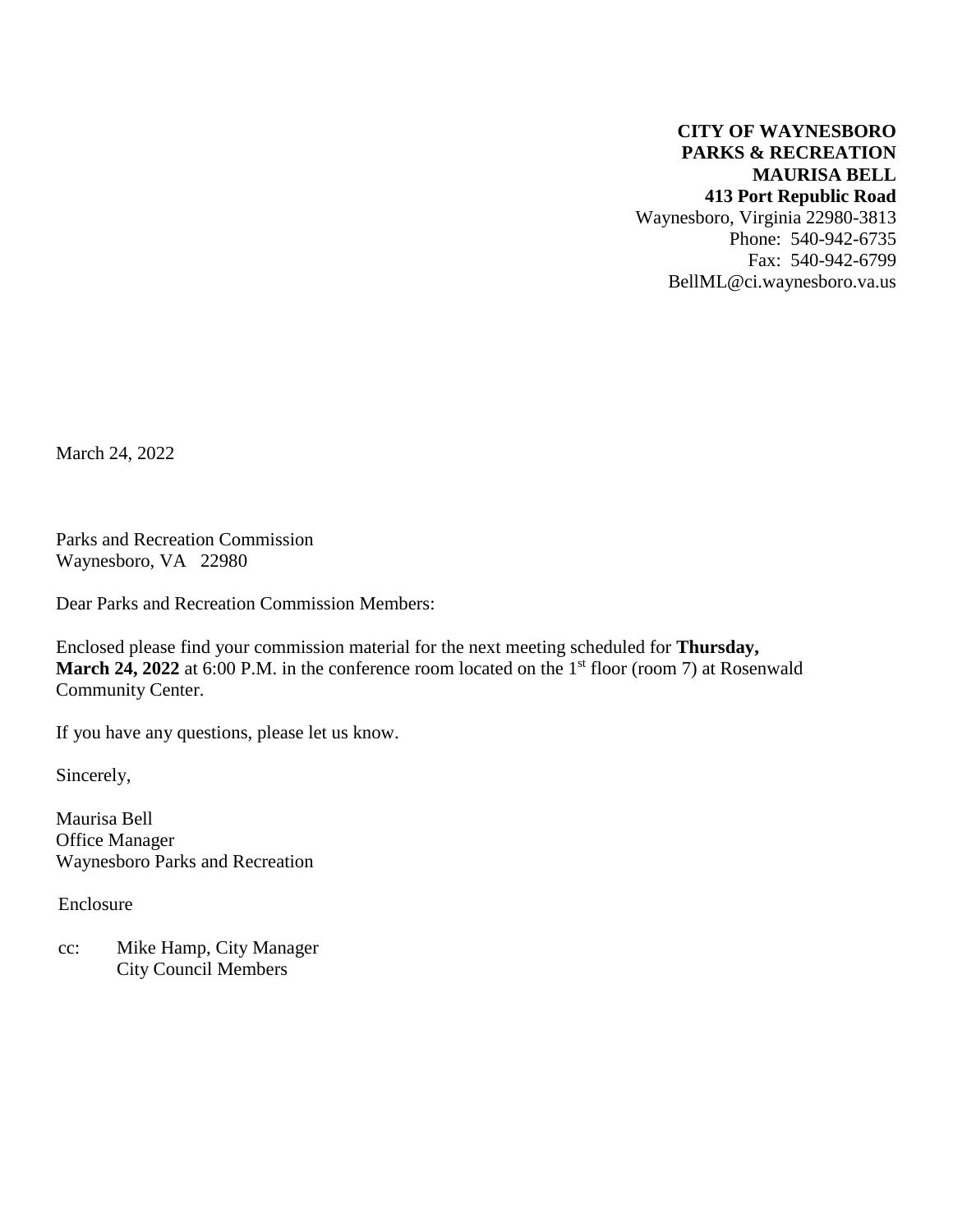### **PARKS AND RECREATION COMMISSION ADVANCE AGENDA MEETING TO BE HELD THURSDAY, MARCH 24, 2022 ROSENWALD COMMUNITY CENTER - FIRST FLOOR CONFERENCE ROOM**

WELCOME - CALL TO ORDER

MINUTES OF THE MEETING OF OCTOBER 28, 2021

DEPARTMENTAL REPORT

MEMBERS – QUESTIONS/COMMENTS

VISITORS – QUESTIONS/COMMENTS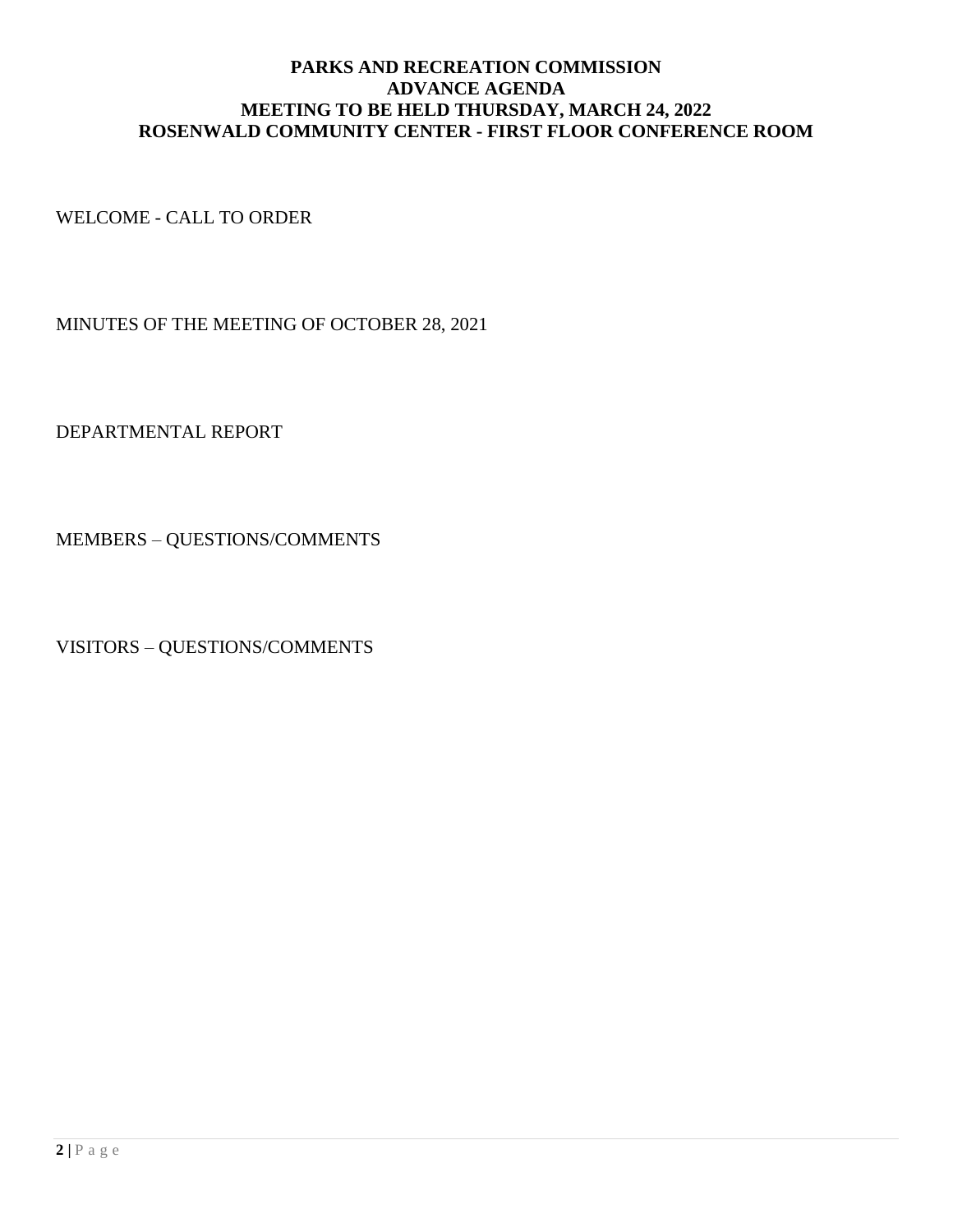#### *PARKS & RECREATION COMMISSION MINUTES OF THE MEETING OF OCTOBER 28, 2021*

#### **PRESENT: VISITORS:**

Robert Kuykendall, Chair None Donna Ownby Calvin Williams Jared Bissinger Jabriel Tyler

#### PARKS & RECREATION DEPARTMENT STAFF: Dwayne Jones, Sherrie English

Mr. Kuykendall opened the meeting at 6:00 PM and asked the members if they were able to review meeting minutes from the last meeting on September 23, 2021. He requested a motion to approve the minutes. Ms. Ownby proposed a motion to accept the minutes as written. Second motion was made by Mr. Williams. All were in favor – none opposed.

Mr. Jones proceeded to review Parks & Recreation recent activities, upcoming events, and project updates:

- Mr. Jones welcomed newest Commission Member, Jabriel Tyler, and asked him if he would tell the group a little about himself. Mr. Tyler introduced himself and told a little bit about his family, career, and aspirations serving as part of the Parks & Recreation Commission.
- **Staff Member Retirement:** This will our Office Manager, Sherrie English's last meeting with us as she is retiring at the end of this month. We are saddened to lose her but yet happy for her as she enters this new season of her life spending time with her family. We are looking for a replacement and have received a few applications. We are making some changes with our phone system and hope to have an automated system in place to connect the caller to the specific party or area of Parks & Rec. We're sure there will be a few kinks but plan to work on them as needed.
- **Kiosk Project:** The new kiosk is in place on the greenway at the Loft Springs trailhead. We are very pleased with how it turned out. We're currently working with a designer for information to best display maps, events, etc. This will be a great marketing tool and will advise visitors to the area of locations and current happenings. The 2<sup>nd</sup> kiosk will be installed soon at Coyner Springs Park.
- **Ridgeview Park Baseball Dugout Project:** This replacement project has started. The original dugouts were installed in the 1960s by volunteers. The old dugouts have been completely removed and concrete pads cleaned up. A purchase order is coming this week for the fencing to be installed. The fencing will be directly mounted to concrete pads. We hope to have all completely installed and ready for spring baseball/softball.
- **War Memorial Pool:** We have a couple of large projects in place at the pool. We are trying to locate a water leak that's been a problem for a year or so. We haven't been able to isolate the source of the leak. We have a diver coming and plan to do some dye tests with the expansion joints located at the bottom of pool. This could be an easy less costly fix or could be very expensive. We just don't know but City management is aware. The 2<sup>nd</sup> project is regarding issues with the gutter. We did not uncover the pool during Covid resulting in a very low water level due to a leak. We completed some small repairs to fix broken pipes. No pool contractors have been available due to a backlog. This could be a very expensive fix and the Budget Manager and Finance Director are aware. Due to the age of the pool, the existing gutter system cannot be purchased, which means we will have to start all over with a new system. We're hoping to have more information from the diver team that should be here in about 2 weeks.
- **Park Restrooms Closing:** We plan to winterize all restrooms prior to Halloween. In the past, Halloween has been a source of vandalism. Staff will lock the restrooms this Sunday afternoon and all will be closed until April 1, 2022, except for the Ridgeview Park pool restroom. It remains open year-round because it's heated.
- **Horticulture Update:** The team has currently been working on replacing the seasonal plants from summer to planting some early spring plants and tulips.
- **Coyner Springs Facebook Video:** Stephen Black has created yet another excellent Coyner Springs Park video. If you haven't visited the Facebook page, please do so. The video has received tons of "likes" and shares. Stephen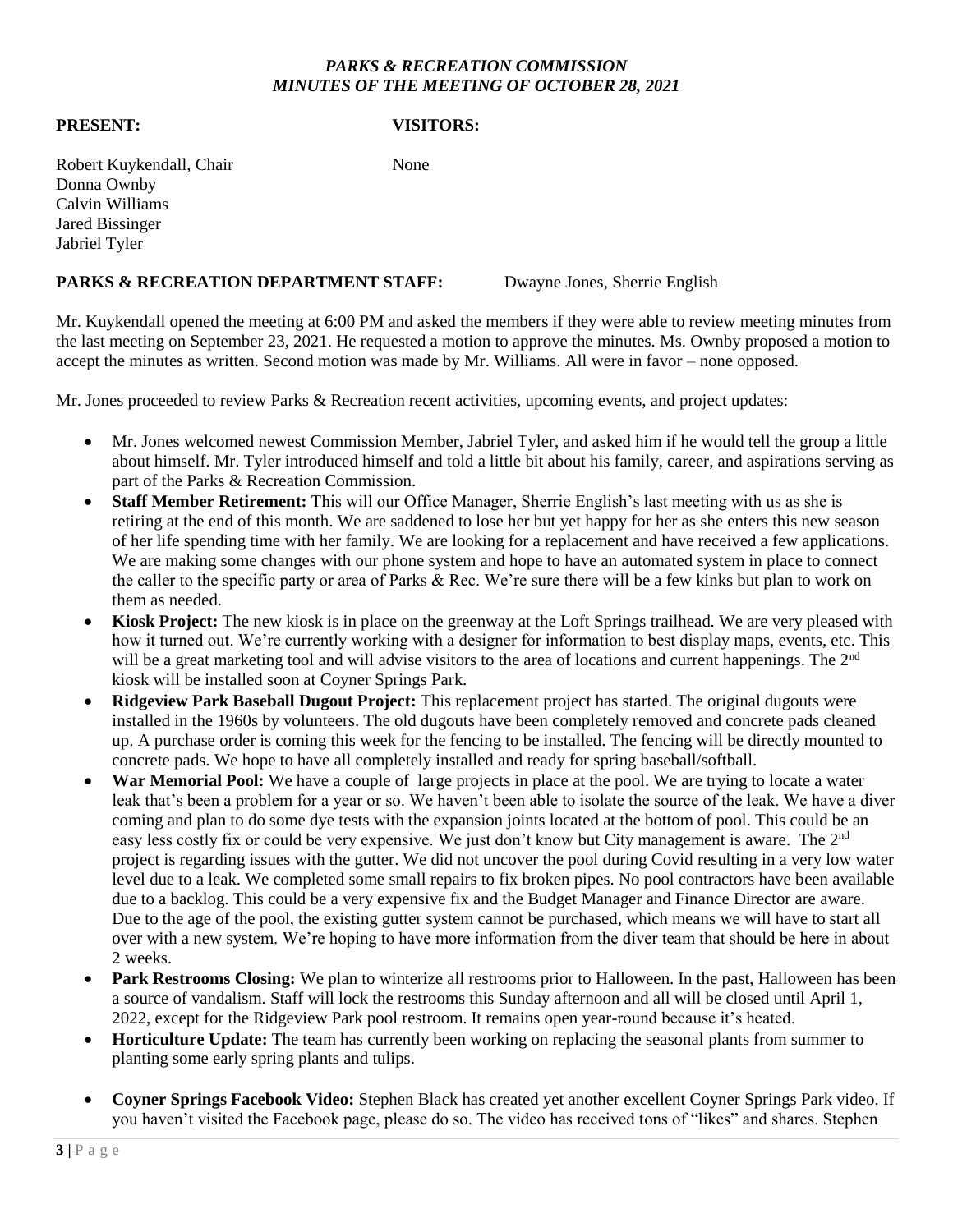has a multitude of talent. He wrote the script, had his dog in the video, and had Stephanie's daughter, Lily, as the voice of his dog. It truly is an excellent video promoting Coyner Springs Park.

- **Horticulture –** Christmas Decorations are coming out of storage and will be planned and organized in the coming months.
- **2022 Run the Valley (RTV) Race Program:** We are gearing up for our 2022 race season and moving forward with unrestricted races. Of course, we are prepared to make changes, as needed, should Covid restrictions resurface. Mad Anthony Mud Run will be the next RTV Race coming in February 2022. Speaking of the Mud Run, our department has won the Blue Ridge Magazine race award 5 out of 6 years for the Mad Anthony Mud Run.
- **Christmas Parade** will take place on Saturday, 12/4. Online registration is open and we've already received 25 applications. More applications will be coming in the days ahead. All Commission and Council members are invited to participate.
- **South River Preserve (Constitution Park):** Kick-off meeting took place on 10/15 getting team back together. On the road to the next step, which is final construction drawings. If all goes well, could have construction documents by spring of 2022. Could potentially have someone on board by summer of 2022.
- **Greenway – Phase 2B (from Shiloh Church to North Park):** All comments have been addressed by VDOT and all complete. Currently waiting on final figures. City had to make up \$112,000 gap. Council agreed.
- **Greenway – Phase 4 (from North Park to Basic Park):** Modification had to be done by deadline of 10/1, which was related to Phase 2B – updated budget. All design team proposals have been scored. Should make final decision and be under PO in 30-45 days.
- **Urban Forestry Video** has started with some drone footage in the parks, a variety of folks have been interviewed, and focus on things we do along the greenway. We are very excited about this project.
- **Virginia Scenic River Designation –** (Mr. Jones held up a recently received banner) Banners will be placed at both the Broad and Main Street entrances/exits. Will install in a week or so, which will let folks know that they are crossing a Virginia Scenic River.
- **Coyner Springs Eagle Scout Project** mile markers have been placed along a 1.5-mile trail that follows the outer loop of the meadow trails. This was done via a local Eagle Scout project and looks great. If you haven't seen it yet, please stop by!
- **Greenway Story Walk:** Reading Ramble was done titled Room on the Broom, which will stay up through Halloween. This helps in getting more kids out on the greenway and folks have really enjoyed and praised this Story Walk.
- **Kiwanis Clean-Up Day Completed**: This group volunteered time and cleaned signs, picnic tables, and graffiti along the greenway. They did a great job and plan to come back to do more volunteer work in the future.
- **Parks & Rec Commission Codes:** (members all received copies of existing Article/Codes defining membership responsibilities) This Article is very dated and we have not had any updates in a number of years. Could be as old as the 1960s. This is eligible to change and update as desired by Commission. Could compare to other area Commission. Items can be removed, changed, updated. Members could prepare and forward to City attorney and ultimately to Council for approval. Suggest spending the next several months reviewing, discussing, and changing as needed.

Meeting was adjourned.

Respectfully submitted,

Sherrie English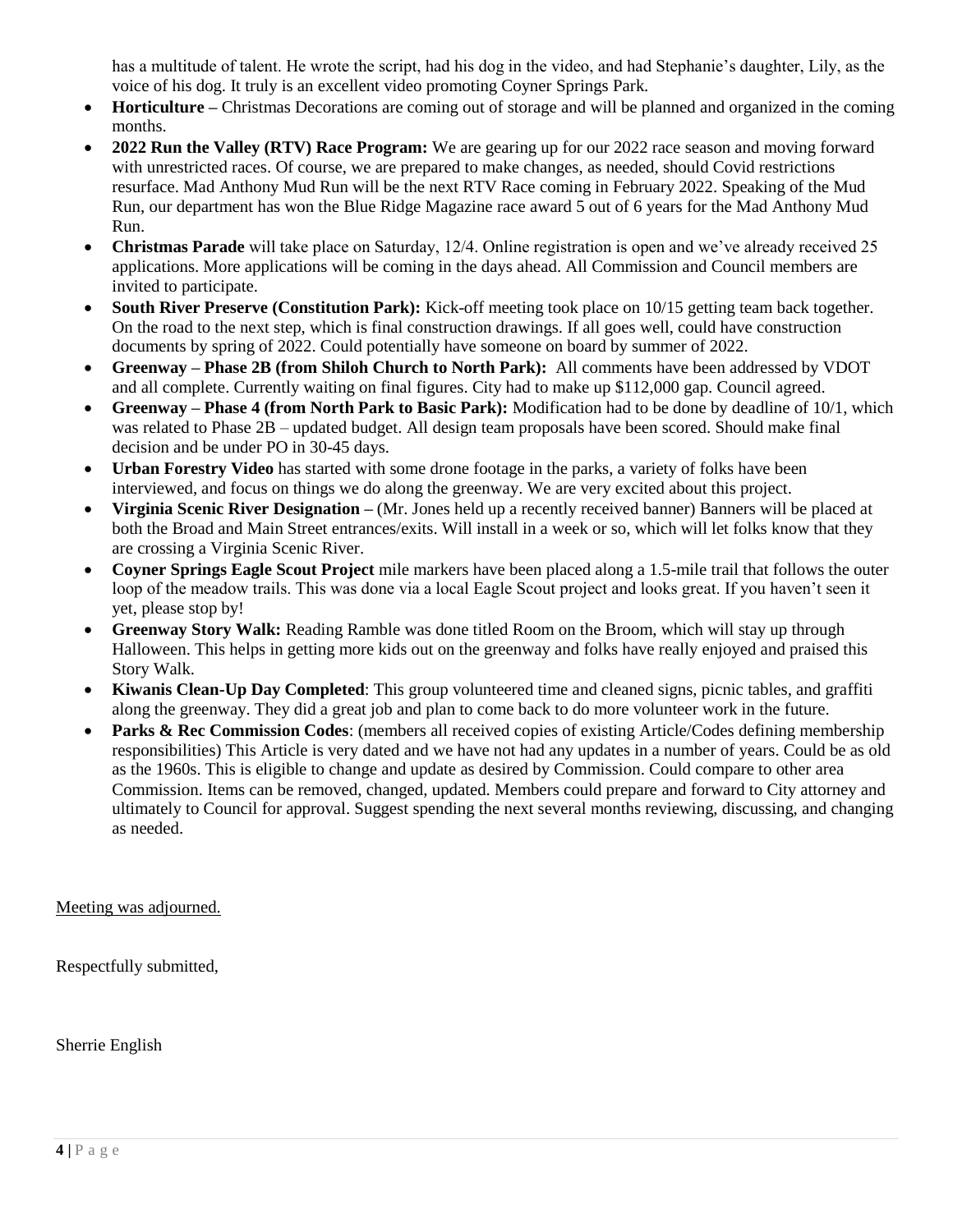# **PARKS AND RECREATION REPORT – MARCH 24, 2022**

# **DWAYNE JONES - Director's Report:**

- Sunset Park update CIP proposal
- General budget discussion unfunded positions in P&R
- Pool gutter and ADA zero depth entry for baby pool
- Rosenwald custodian update
- Rosenwald HVAC update

## **MIKE ALLEN - Parks Maintenance Supervisor:**

- We placed new sand in the filters and installed a new hair catch at the War Memorial pool. We also replaced and fixed return lines in the gutter. We have run the pool on and off all winter to keep an eye on all repairs.
- We demolished RV1 and RV2 dugouts and built new chain link dugouts at both fields.
- All water at the parks will be cut back on the week beginning April 4<sup>th</sup>. Restrooms will also begin to open that week. During the winter, the restroom at the amphitheater was vandalized. We're in the process of getting quotes to repair the damage.
- Work will begin March 28<sup>th</sup> to remove two tennis courts and will be replaced with two pickleball courts.
- Downspouts were replaced at Rosenwald Community Center and we're in the process of replacing downspouts at the River Shelter, amphitheater and the Woodland Shelter at Ridgeview Park.
- Work will begin the week of March 28<sup>th</sup> to replace the main entrance doors at Rosenwald Community Center.
- Work has begun at Coyner Springs to install a new kiosk like the one at the Greenway.
- The concession stand at Wayne Hills has been torn down. The area is being prepped for a trailer to be brought in to serve refreshments.

# **STEPHEN BLACK - Horticulturist:**

### What's been happening **October 2021 – March 2022**

- General landscape maintenance at all city buildings, annual beds, and park beds including weeding, spraying, trimming, and mulching.
- Continued to respond to citizens' requests for tree maintenance and work with public works and tree care companies to complete required tree maintenance.
- 20 new trees were planted in the East Woods at Constitution Park.
- New trees are scheduled to be planted in Ridgeview Park with grant funds we have been awarded through the VA Dept. of Forestry.
- We completed our usual cleaning out and replanting our annual beds.
- Plants for our hanging baskets have been ordered and we are scheduled to plant those in April.
- We decorated the downtown area for Christmas and conducted the parade and then removed the decorations.
- Completed budget requests for FY23.
- Wild Ginger Field Services has continued to work in Coyner Spring Park to control non-native invasive plant species.
- Bid requests for our landscape maintenance downtown were posted and the contract has again been awarded to the Williams Brother's tree and lawn service.
- It seemed like we spent most of January clearing snow.
- We assisted with preparations and execution of the Mad Anthony Mud Run in February.
- We assisted with preparations, and hosting the Shenandoah Valley Plant Symposium.
- I finally sent a request and received price quotes for tree work in Riverview cemetery, work is being scheduled.
- Price quote requests have also been processed for tree work in Ridgeview Park and along street right-of-ways.
- We have hired two employees and transferred one from public works, for our seasonal ground maintenance crew.
- Rachael earned her ISA (International Society of Arboriculture) Certified Arborist certification.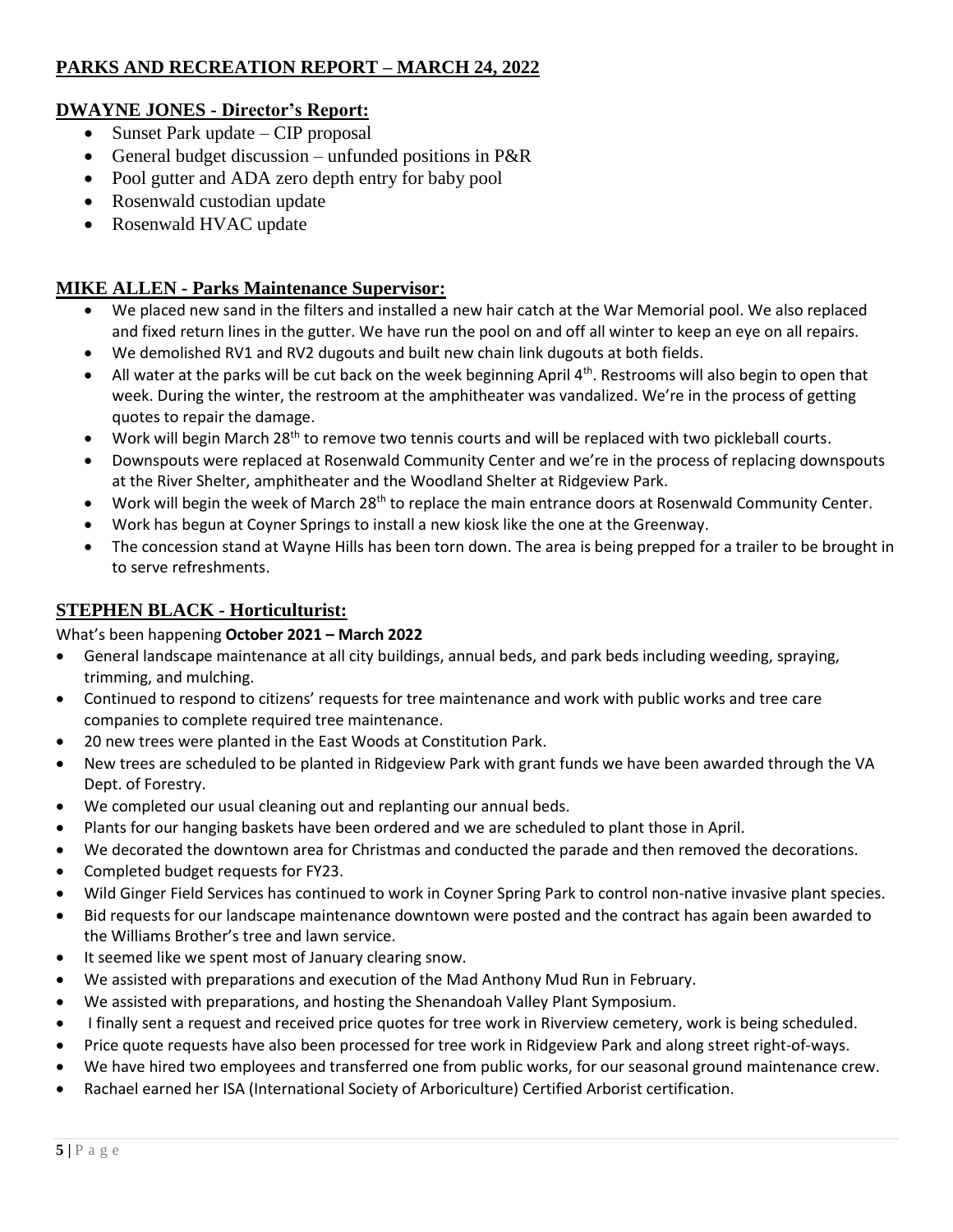Plans for the upcoming Month

- Continue with general landscape maintenance tasks (weeding, pruning, cutting back, cleaning up and mulching).
- Continue handling citizens' tree care requests (tree evaluations, price quote requests, etc.)
- Continue pruning trees as needed throughout our parks.
- Prepare for our Arbor Day Celebration
- Continue Cleaning up and mulching landscaped areas.
- Plant baskets.

Assist with Park 2 Park preparations and event.

### **AMANDA REEVE - Event Coordinator:**

Races

- Park to Park ½ Marathon April 30, 2022
	- o We will be back to our regular course this year after cancelling the race in 2020 due to Covid and holding the race in 2021 with a lower participant cap than usual. We also had to start the race in an alternate location for 2021 due to certain Covid restrictions.
	- $\circ$  For 2022 there will not be a participant cap and we will be starting the race at Stuarts Draft Park in Stuarts Draft. This is the normal location of the start.
	- o Work to recruit volunteers.
	- o Continue to advertise and promote registration.
	- o Work on race logistics.
- FUN2RUN Mud Run June 4, 2022
	- $\circ$  This very popular event will be back this year after a 3-year hiatus due to Covid.
	- o Open registration.
	- o Recruit volunteers.
	- o Work with community sponsors.
- Sunrise Spectacular Race July 9, 2022
	- o Open registration in April
- The Run the Valley race season is back to its formal glory in 2022. We are excited to be able to host the race series again after 2 long years of an altered version.
	- o 2022 Rooted in Waynesboro Growing Our Future
		- All 4 core races are back at full capacity
		- All 4 core races have a finisher medal
		- Series competition is back in action. Runners who participate in all 4 core races are eligible to compete in the series. There will be top male and female finishers that earn the title of 2022 series champs.
		- **■** This year we will host a community tree planting day in the fall to honor series finishers and promote the environmental health of our region.
		- See flyer below for more details
- Social Running Club  $-1^{st}$  & 3<sup>rd</sup> Thursdays April October
	- $\circ$  Running Club is starting back up in April. This year we will have a club member lead the bi-weekly runs. The goal has been to have it participant lead and this will be the first year to do so.
	- $\circ$  I will continue to periodically post to the club group page with updates as needed.
	- o I will provide printouts for runners with course directions.
	- o Runners will meet at various parks in Waynesboro throughout the season. The season for running club starts in April and ends in late October ahead of time change.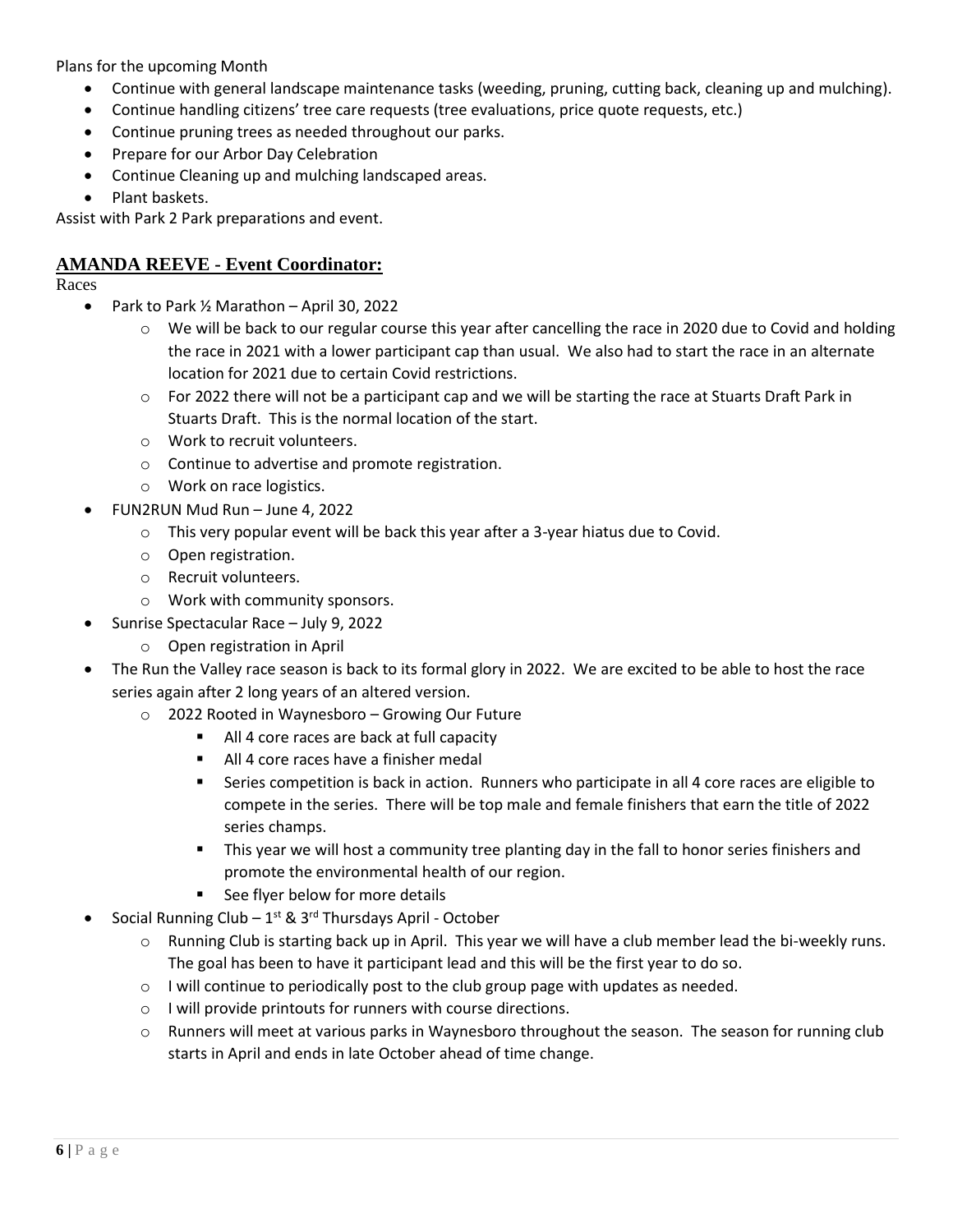

### **SUSAN ROBERTS - Rosenwald/Special Events:**

- Community Easter Egg Hunt Saturday, April  $16<sup>th</sup>$  at Ridgeview Park
	- o Was cancelled in 2020 and 2021 due to Covid. Glad to have this fun, community event back
- Petpawlooza May  $7<sup>th</sup>$  at Coyner Springs Park
	- o Man's best friend is celebrated at this annual event.
	- o Vendors, non-profit organizations, and fun activities for pups and their families
- Groovin at the Greenway
	- $\circ$  Begins May 19<sup>th</sup>
	- o This popular music series will kick off with Little Walter and the Convictions
	- o 11 weeks, 11 bands and food trucks

#### **STEPHANIE SELTZER - Project Manager:**

#### **Projects**

- South River Preserve
	- o 70% plans have been submitted by Anhold for review by city staff, trustees, and the like.
	- $\circ$  Permitting is underway and 100% plans are expected within the next 3 months or so.
	- o Plans will be shared with the public during the Riverfest event downtown at the end of April.